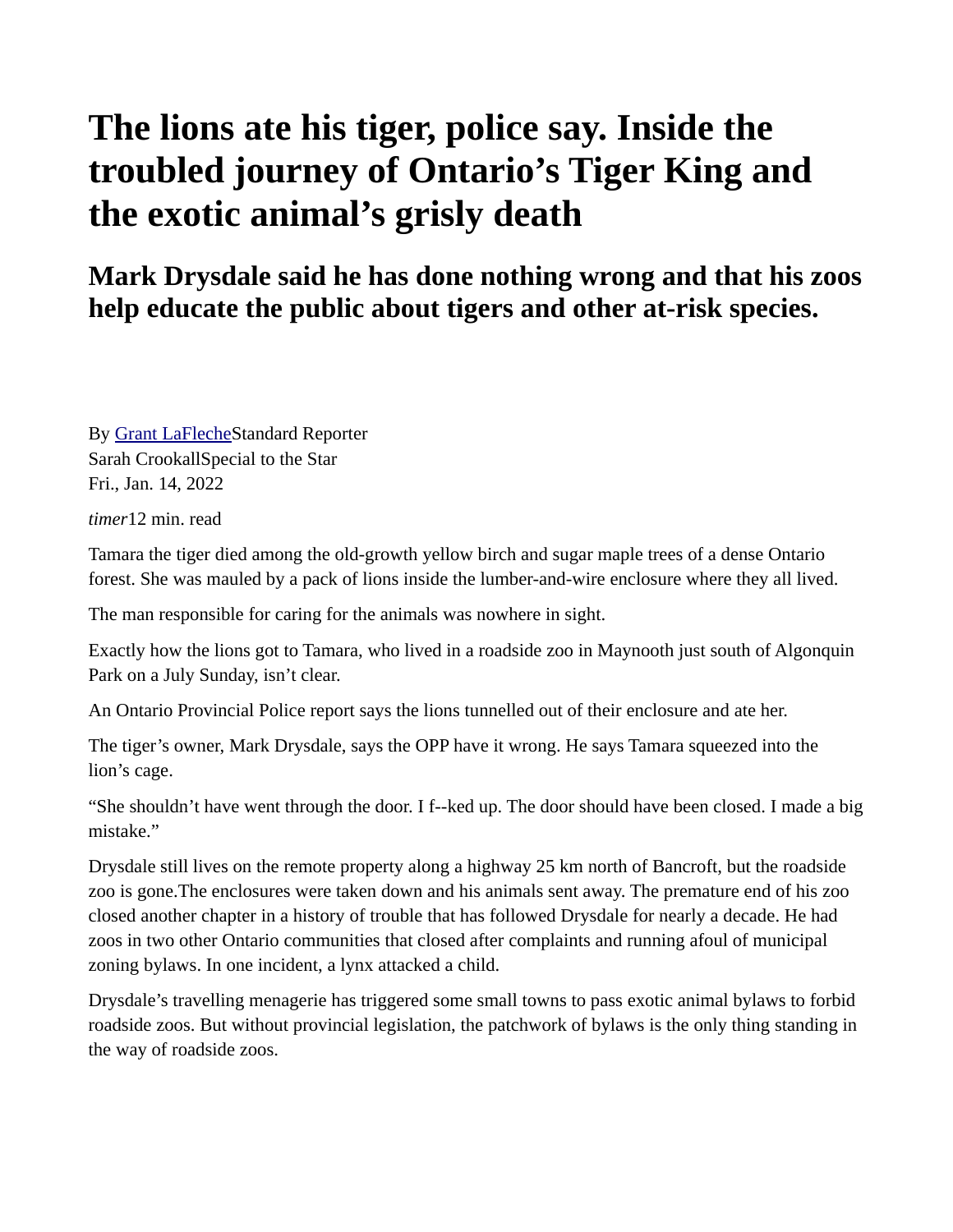His story shows the difficulty Ontario has had in dealing with what animal rights activists, humane societies and accredited zoos say is a decades-old problem in the province that has led to the mistreatment and deaths of animals.

As recently as Christmas Eve, the Ontario Provincial Police found the corpses of an alligator and five large snakes in a Caledon ditch.

"Ontario is basically like the wild west when it comes to exotic animals. It's crazy," said Julie Woodyer, campaigns director of the Toronto-based animal rights group Zoocheck. "The minuscule regulations that are here are just not enforced."

Drysdale said he used a bulldozer to dig Tamara's grave at the hardscrabble compound hemmed in by tall trees a few days before police arrived.

"I was bent over in pain like losing a child. I love my animals," Drysdale said. "Anyone who tries to pretend that I don't and that I just do this for money and that I just stand back and let them get killed is just so disgusting for even someone to say that."

When Tamara died on July 4, Drysdale was in the custody of the OPP after an incident in a car with his now ex-wife, Tammy Cavers-Nyyssonen, who the tiger was named after. Drysdale later pleaded guilty to assault.

His legal woes are not over. Drysdale also faces charges under the Provincial Animal Welfare Services (PAWS) Act for failing to provide proper care for his animals.

Drysdale said he has done nothing wrong, cares deeply for his animals, and his zoos educate the public about, and protect, at-risk species like tigers.

"People who know me know what I stand for, know how well I treat my animals, know how much my animals love me," he said.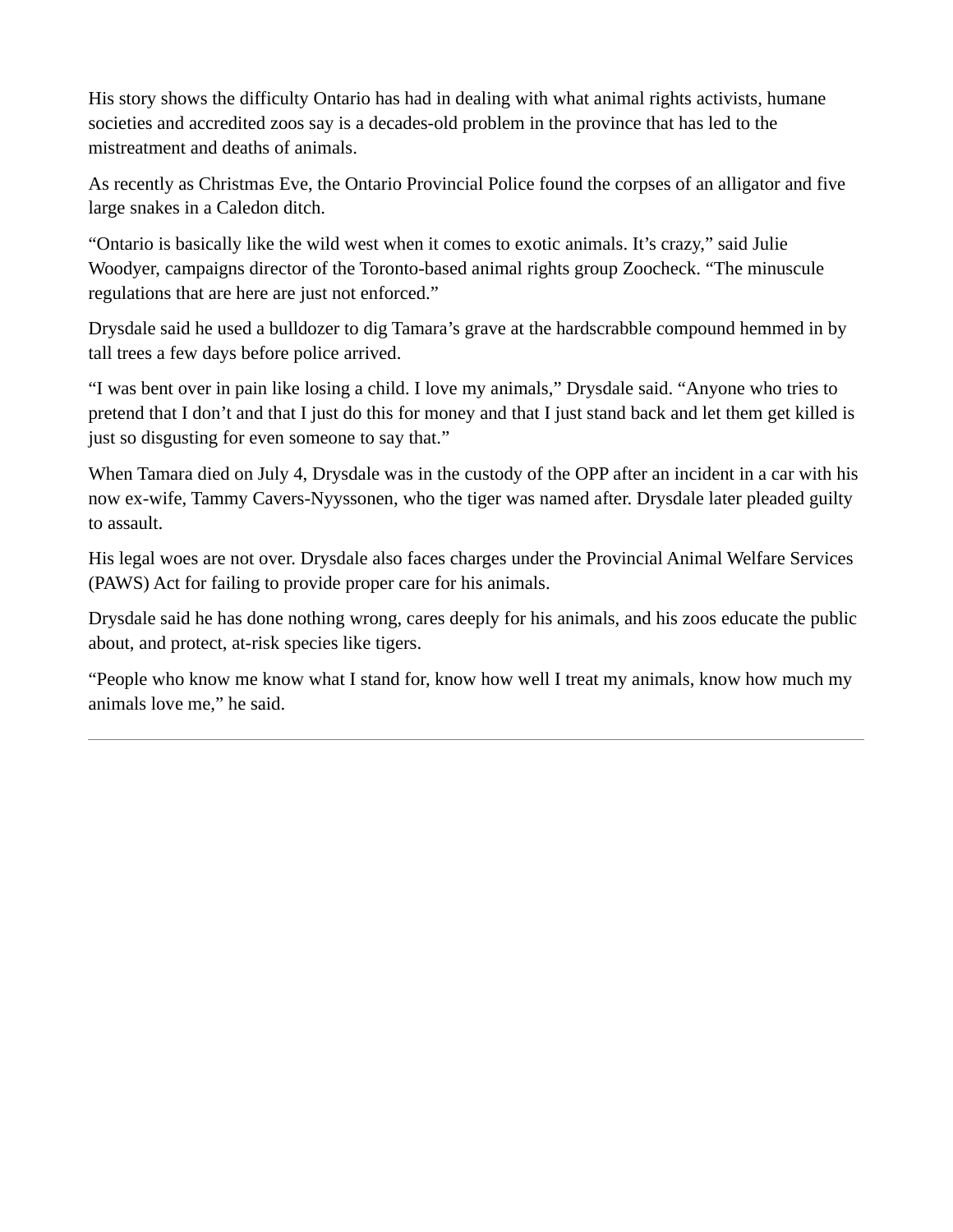

Drysdale's first exotic animal was a coatimundi, a raccoon-like mammal from Mexico and South America. His collection grew to include lemurs, spider and squirrel monkeys, marmosets, foxes, wolves, a water buffalo, a kangaroo, a donkey, a lynx and, eventually, lions.

Alongside his then-wife, Joni Cook, Drysdale created the Ringtail Ranch and Rescue zoo in Wainfleet, Ont., in 2013. The animals were sometimes uncaged, including a lion, foxes and wolves.

By summer 2016, there had been 10 incidents of bites and scratches involving seven of the animals, including the monkeys, foxes and coatimundi, according to Niagara Region public health records.

Drysdale says he reported most of those incidents to the public health department as part of a mandatory reporting requirement.

"The municipality kind of used that against us," he said.

More than a thousand people visited the ranch during a 2016 open house.

One person was bitten by a donkey. Another by a monkey.

A six-year-old girl was attacked by the lynx.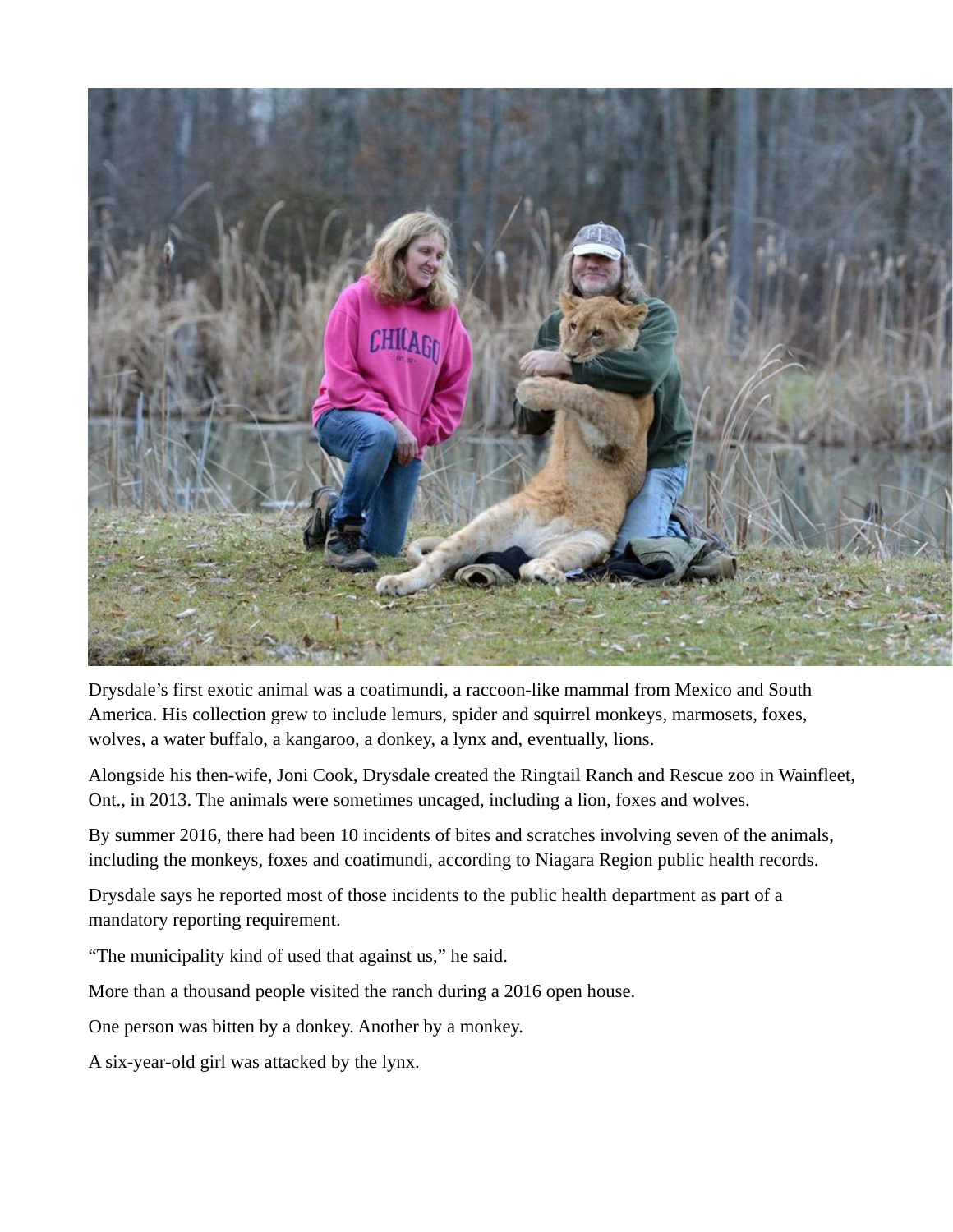At the time, Drysdale told a local newspaper the lynx cage was "not safe enough," but he now blames the child, claiming she frightened the cat by smashing "the window in the house the cat was in. And it was just a Canadian lynx. That's what's in everyone's backyard." He says the girl "got a scratch."

According to a 2017 lawsuit filed by the girl's family, the lynx allegedly "lurched through the window of the shed and viciously attacked and mauled" the girl's face and neck which required surgical repair and caused "permanent disfigurement."

Drysdale, who did not file a defence with the court, was ordered to pay the child \$20,000 in 2019. He told Torstar he did not know about the order.



The Ontario Society for the Prevention of Cruelty to Animals gave the ranch a passing grade later that summer. Four more biting or scratching incidents followed over the next two years, including one involving a lion. In March 2018, Wainfleet council passed an exotic animal bylaw prohibiting dangerous animals, including big cats. Five months later, citing insufficient enclosures for wild carnivores and predators, the public health department stepped in with an order prohibiting public access to Drysdale's animals.

"There is an ongoing high degree of risk that these animals will bite and scratch visitors," the order said.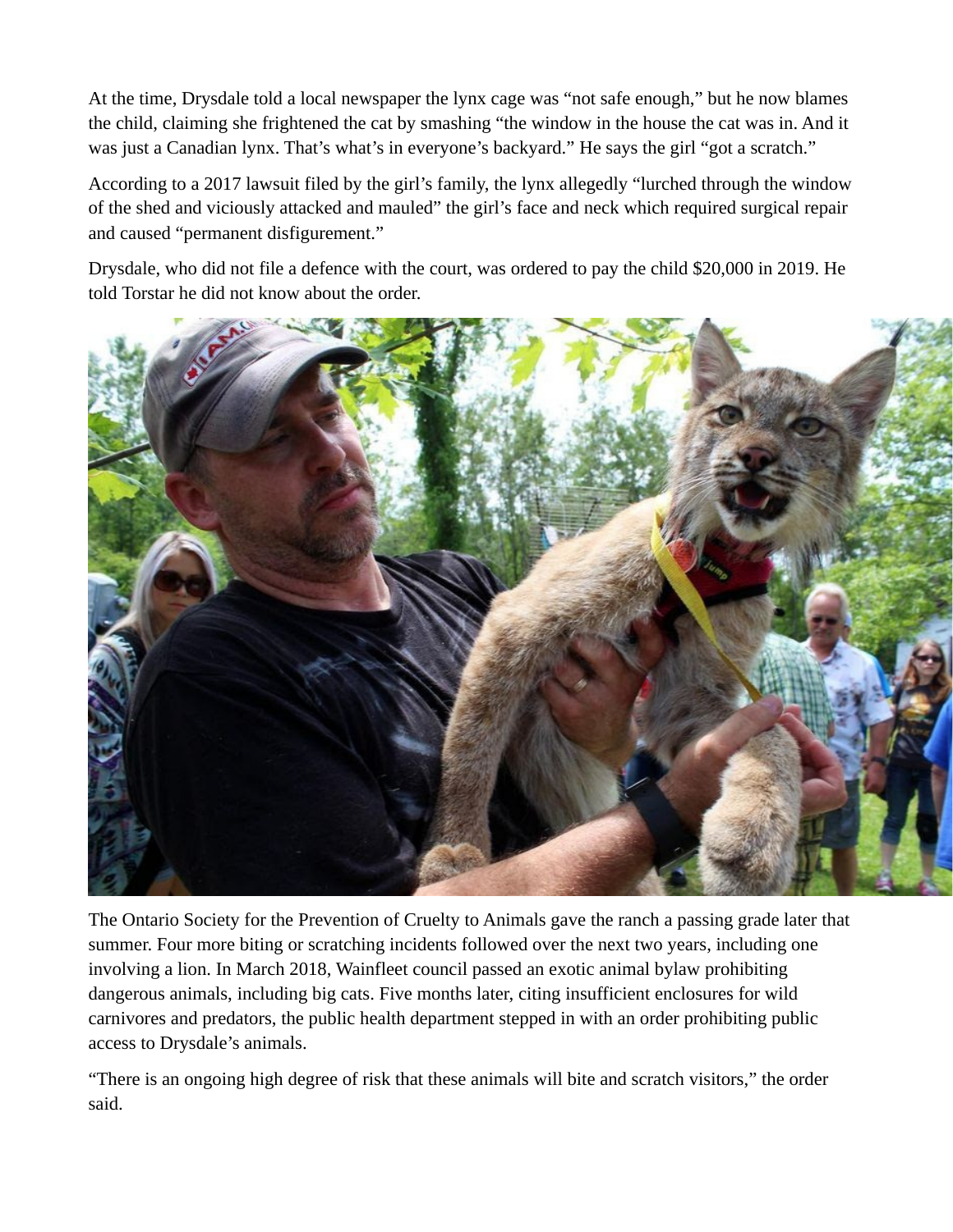In January 2019, Niagara public health received a call from the Brant County health unit. Drysdale, still listing his address as Wainfleet, came to a Brantford hospital after being bitten in both arms by a lion, according to Brant public health records. In an interview, Drysdale initially could not recall the incident, then said he scratched himself on a lion cage.

When a public health inspector arrived at Ringtail to follow up, he found the ranch abandoned.

Drysdale and Cook divorced, and he left Niagara.

Drysdale said he was not forced to move. "I met Tammy. Tammy and I went to Grand Bend."



Embarking on a fresh start, Drysdale and his new wife Cavers-Nyyssonen revamped Grand Bend's former Pineridge Zoo into their own cat oasis, Roaring Cat Retreat.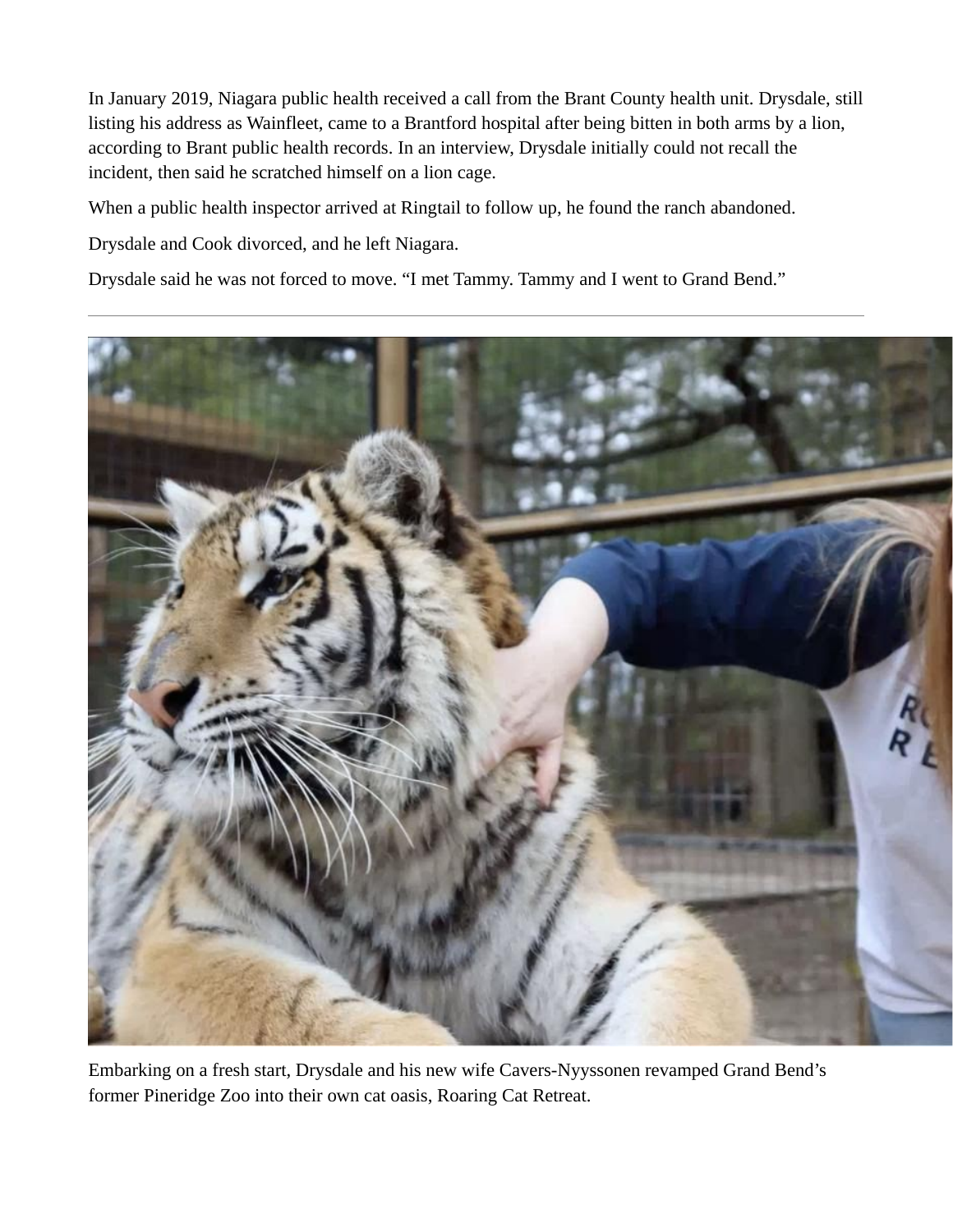By spring of 2019, the couple repossessed some of their animals and moved to the small beach town on Lake Huron just northwest of London. They also acquired two more predator cats — Tamara and Tony the tigers.

Although tigers are typically solitary animals, Tamara and Tony shared a cage within a whisker's length of Drysdale's lion pride. At Drysdale's homespun zoos, lions and tigers share a fence line. It's so the animals get comfortable with one another, said Drysdale in a 2020 YouTube video.

In the video, Tamara roars before one of the lions charges at the fence. Tamara swats, hitting the fence.

"It's not a good idea to keep an animal and a species that that animal preys on within sight and sound of each other, for obvious reasons," says Barry Kent MacKay, director of Animal Alliance of Canada, an animal advocacy group. "It can be very stressful for both."

Tamara had another fence-line faceoff with a lion just days later. Oden — a lion Drysdale describes as "anti-social" — attacked Tamara through the fence while she slept, tearing flesh on her hip.

In a YouTube video after the attack, Drysdale is in a cage with Tamara showing her wound to the camera and treating it with a veterinary antiseptic spray used to soothe superficial wounds. Larger zoos sometimes tranquilize animals to treat wounds like Tamara's, causing them stress, he adds.

Amy Naylor, a spokesperson for the Toronto Zoo, said, generally, that staffers don't have to treat minor injuries on tigers, occasionally feeding them oral pain killers if a wound appears painful. In more serious cases, zoo handlers would tranquillize an injured tiger and ensure it was sleeping before getting into an enclosure to treat it.

Drysdale says he does not sedate his animals. A former volunteer for Drysdale told Torstar the zookeeper allegedly castrated a water buffalo in Wainfleet without sedation. Drysdale said sedation was not necessary for the procedure. The Toronto Zoo said that, in general, staff perform castrations under general anesthesia because they are so painful.

Drysdale said he is a self-taught engineer, animal wrangler for films and a world class archer. His name does not appear in the credits of movies he says he trained animals for. "I don't want to be on these things," he said of the movie credits.

Drysdale, who says there is no education for handling big cats, has no advanced education in veterinary medicine or zoology.

At the Toronto Zoo, applicants need a degree in biology and a minimum of two years working at a vet clinic, wildlife rehab centre or another zoo, said Naylor. Staff receive at least another two years of training before they qualify to handle tigers and other dangerous animals.

"Accreditation covers everything from health and safety, to the security of people, to the security of animals, like the whole gamut," said Eric Cole, wildlife care director for the zoo, which is accredited by the Association of Zoos and Aquariums, the industry gold standard.

None of Drysdale's zoos were accredited, although he says he is not opposed to provincial care standards for exotic animals.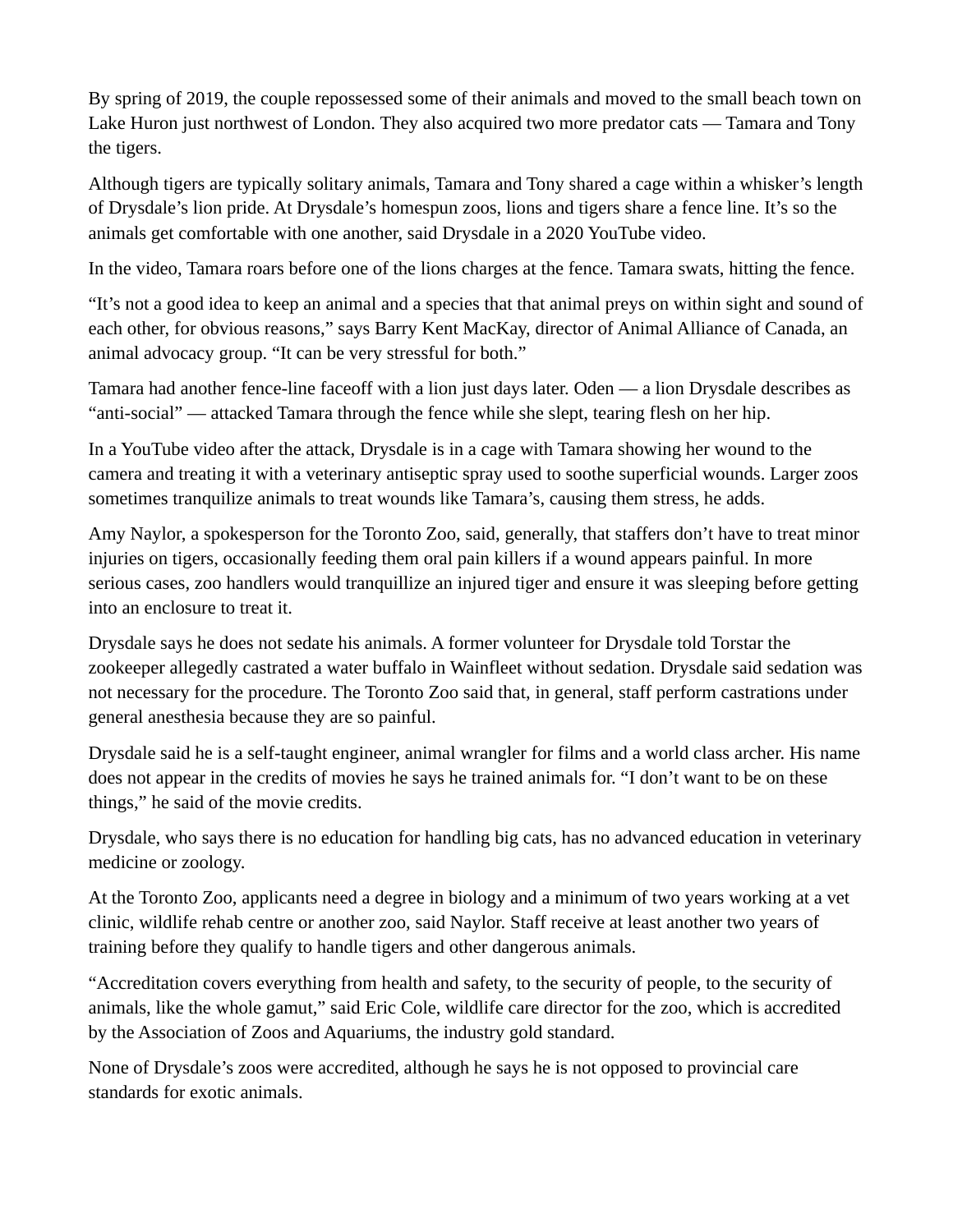

Tigers and lions are never allowed to interact at the Toronto Zoo, Cole said, and zoo staff touch the animals through barriers and only for medical purposes.

Drysdale says his animals receive excellent care. He says he does not train his volunteers.

"All they did was feed and clean up crap," Drysdale said. "There is no education that you can go to. There is no course you can take."

He dismisses critics of his methods, including Zoocheck, which he claims is targeting him. Those who criticize his big cat videos — including one in which a juvenile lion in Wainfleet is fed a package of frozen chicken in styrofoam packaging and cellophane wrap — don't know anything about big cats, he said.

Soon after Drysdale and his wife opened their animal retreat in Grand Bend, problems began.

Residents complained about their screeching monkey and roaring cat neighbours, whose territorial calls can reach nearly 115 decibels.

In April 2019, 19 days after the Drysdale's set up in Grand Bend, municipal councillors passed a bylaw banning exotic pets in a matter of minutes. It typically takes months to pass a bylaw. By that December, a judge granted the municipality's request for an injunction requiring the Drysdales to remove their animals from the property.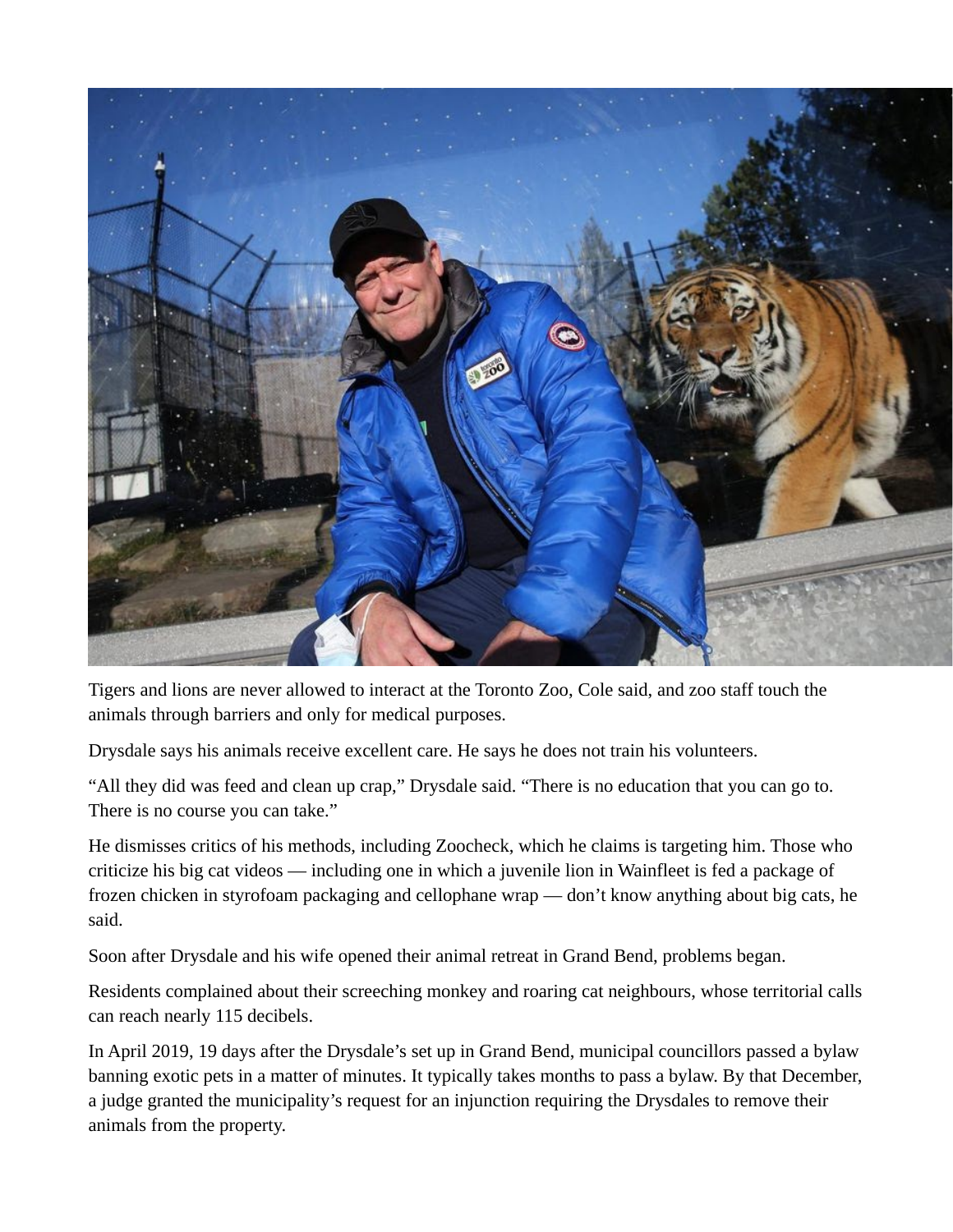The Drysdales fundraised \$1,000 before they packed up and temporarily moved to northeastern Ontario.

By fall 2020, Drysdale and Cavers-Nyyssonen were sharing a small trailer with some of their animals, including lion cubs, as they searched for a new location for their zoo.



The Drysdales had a million-dollar idea for Maynooth.

Their zoo would become a safari-like experience. Visitors could stay in yurts at the Highland Big Cat Adventures site and take a tour of the exotic animals. He reckoned it would attract tens of thousands of visitors.

"All our animals are very tame but of course safety is our main concern to protect guests and residents," Drysdale wrote to the Hastings County government in September 2020.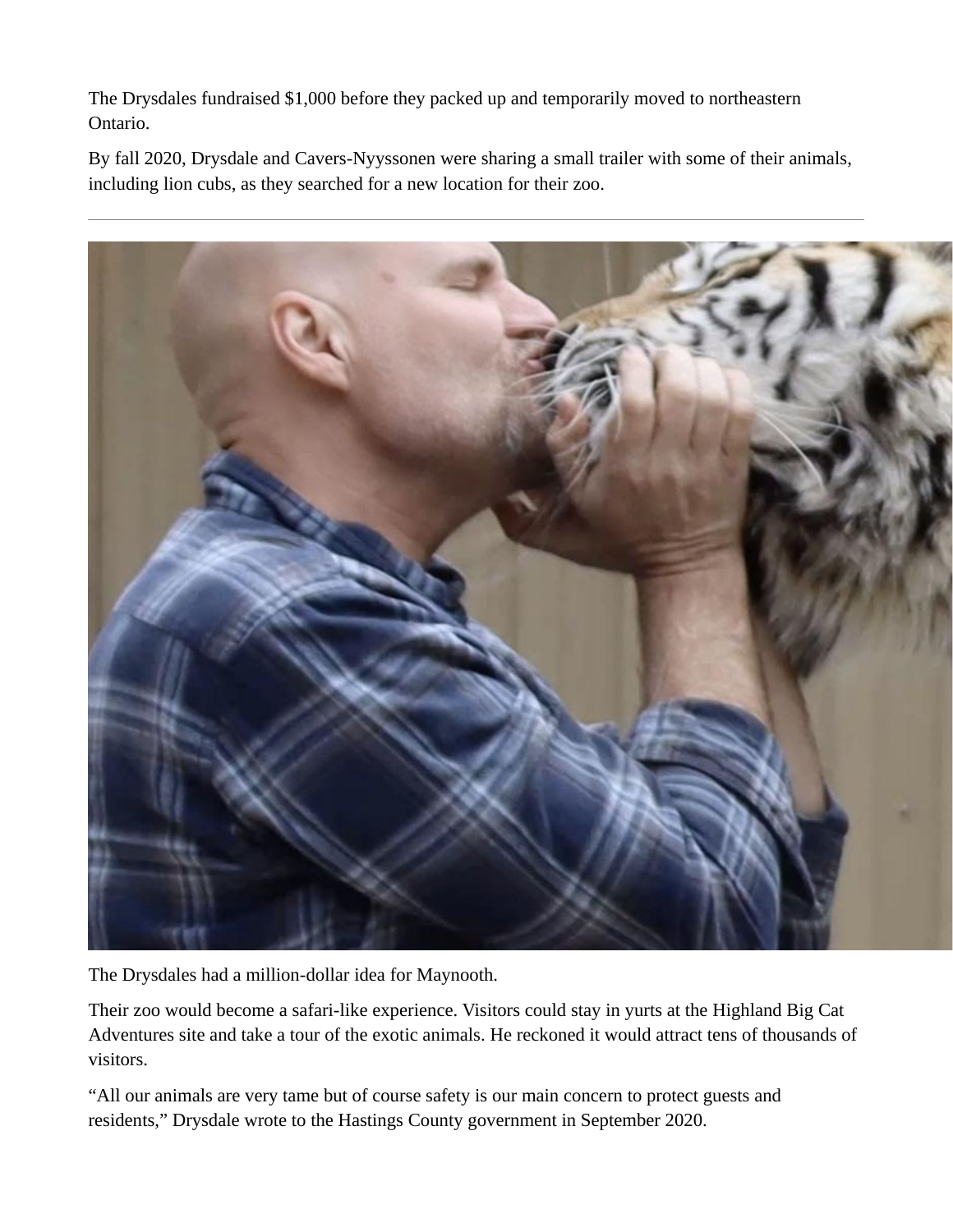Drysdale purchased a 36-hectare plot of land along Peterson Road. The lumber-and-wire enclosures, hidden behind trees and a small red barn, could not be seen from the road.

The property was zoned for agriculture, and the township told the Drysdales that exotic animals weren't considered livestock. Drysdale dismissed the warnings.

"They just opened up and began to operate," said Hastings Highlands Councillor Alex Walder, adding the Drysdales ignored repeated requests for zoning applications.

There were public complaints about Drysdale's property. While the process started with "good intentions really from both sides," recalled then-mayor Vic Bodnar, the municipality was shocked to learn of Drysdale's troubled history.

With no provincial laws banning the private ownership of dangerous, exotic animals, municipalities are often left to craft bylaws after the fact — as had been the case with Drysdale's previous zoos.

The township turned to Queen's Park for help.

There was already legislation mandating the humane care of animals — from dogs to orca whales enforced by 100 inspectors province-wide. But the Provincial Animal Welfare Services Act does not ban private ownership of lions or tigers.

In March 2021, Ontario's Solicitor General Sylvia Jones responded to Hastings Highlands's request for more exotic animal legislation, saying the ministry had a desire to develop regulations but that "retroactivity would be an issue." She recommended that the municipality pass its own bylaw in the meantime.

"Had (regulations/legislation) been done by the province, it would have been done in one fell swoop and it would have taken a lot of the pressure off the municipalities," Bodnar said.

It would take nearly a year for Hastings Highlands to pass a bylaw banning dangerous animals, a laborious process Walder said was necessary to avoid a lawsuit.

While the politicians and lawyers debated, Drysdale's feline family expanded. Gabby the lioness birthed three cubs, although only two survived.

Animal rights groups say Ontario has some of the weakest laws in Canada.

There are fewer legislative barriers to buying a lion than there are to buying a pit bull in Ontario, a jurisdiction that bans the dogs. Under B.C.'s Wildlife Act, most of Drysdale's animals are illegal for individuals to own without a special permit.

When asked why Ontario does not have provincial exotic animal laws, a spokesperson for the Ministry of the Solicitor General and Animal Welfare Services said Ontario's current regulations are superior to past legislation.

Those regulations did nothing to protect Tamara, who was left alone on July 4, 2021, when Drysdale and his wife took a drive in the late afternoon. The tiger was in a common area, connected to the tiger and lion cages.

Drysdale and Tammy got into an altercation. Police arrested Drysdale.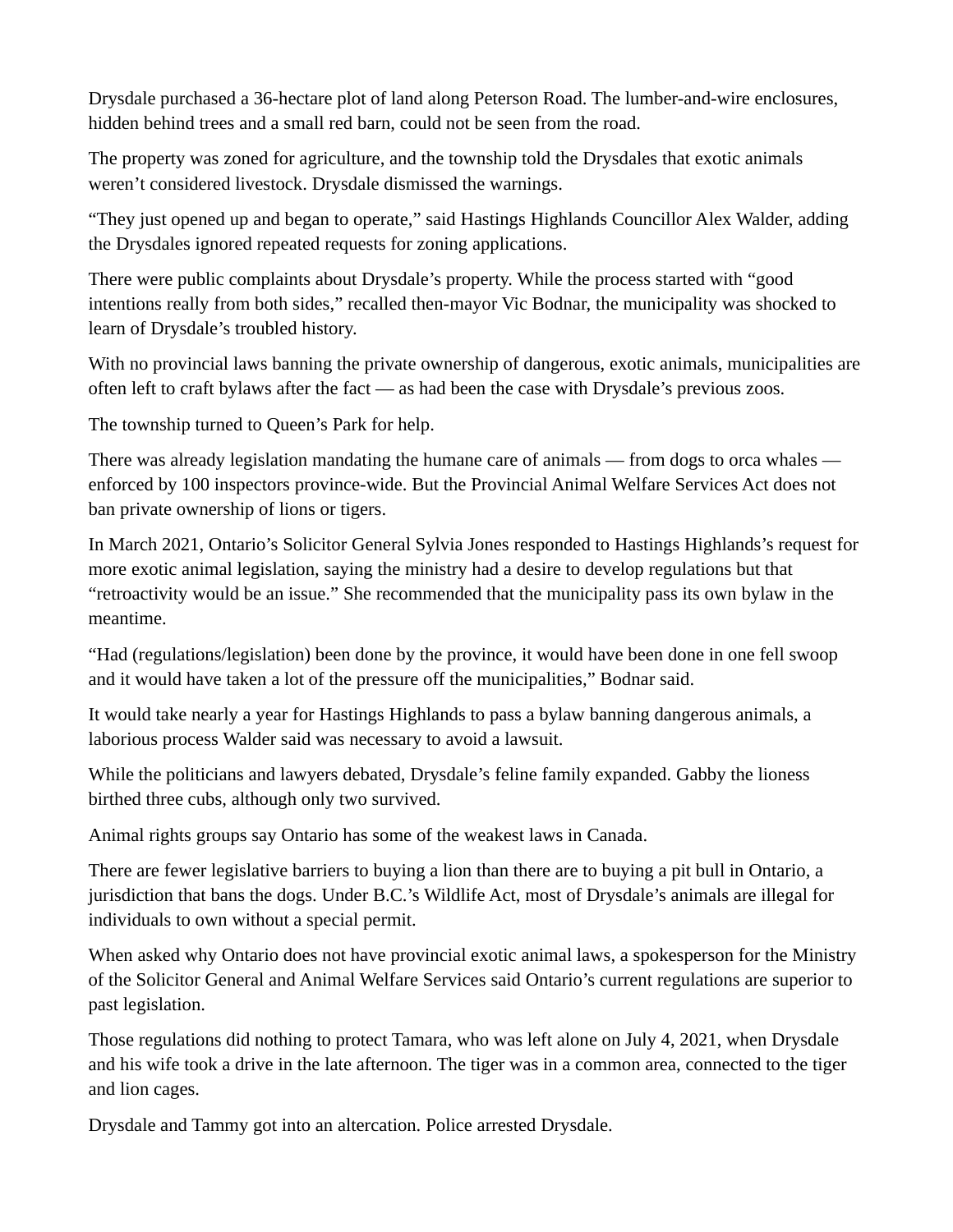While he was in custody, his wife's namesake was killed by the lions. Drysdale said he left a swing door — essentially a large doggy door — unlocked and Tamara squeezed through into a cage filled with lions.



But an OPP report says holes had been dug from the lion cages into the common area. At least one was blocked with a rock when officers arrived on July 7. The report said the hungry lions dug their way out to attack the tiger. Drysdale says he feeds his lions every three days, "that's why my cats aren't overweight." He said the lions did not eat Tamara during the fatal encounter.